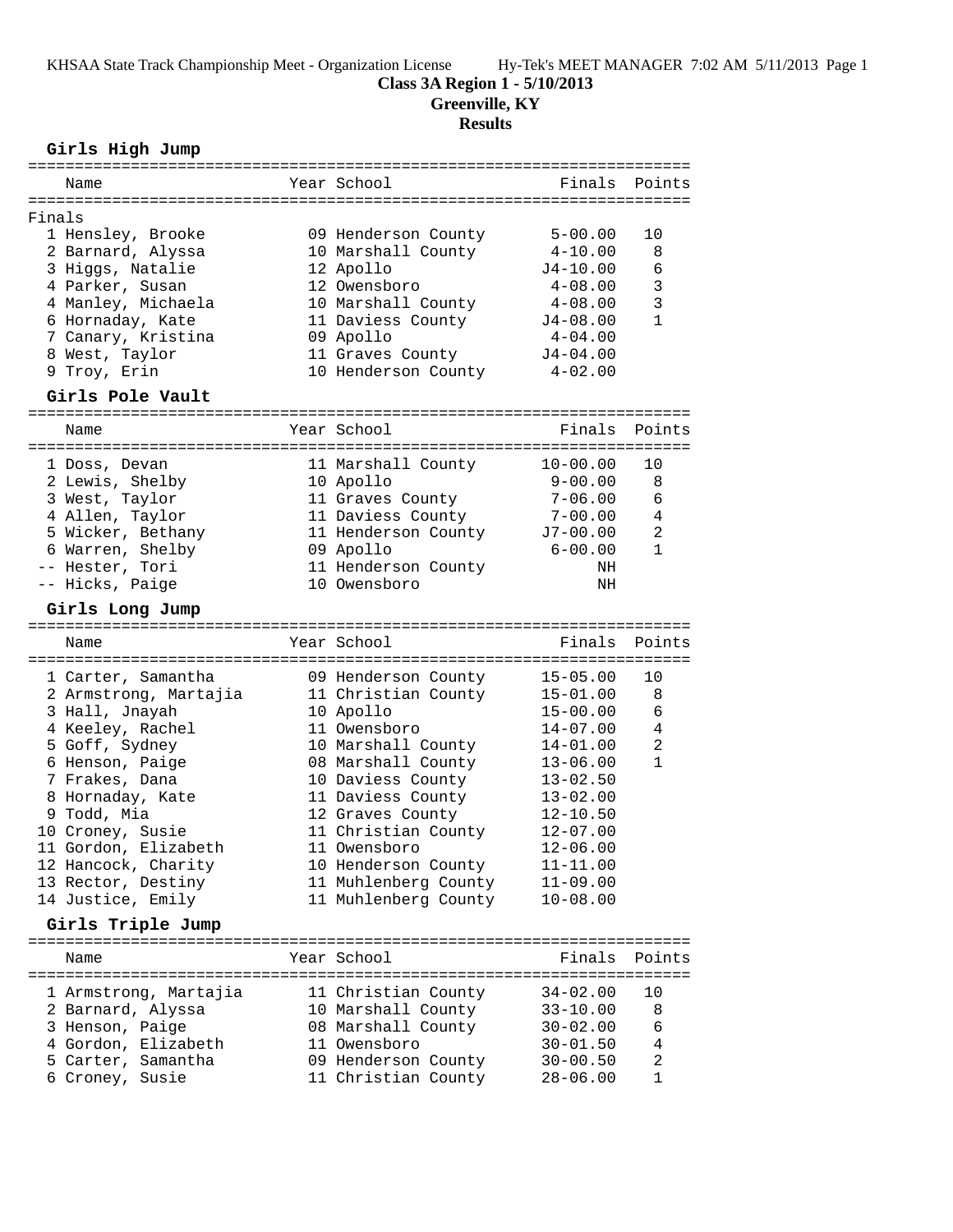KHSAA State Track Championship Meet - Organization License Hy-Tek's MEET MANAGER 7:02 AM 5/11/2013 Page 2

**Class 3A Region 1 - 5/10/2013**

**Greenville, KY**

#### **Results**

## **....Girls Triple Jump**

| 7 Nix, Aleah      | 09 Madisonville      | $28 - 04.50$ |
|-------------------|----------------------|--------------|
| 8 Todd, Mia       | 12 Graves County     | $27 - 10.00$ |
| 9 Reel, Breanna   | 09 Daviess County    | $26 - 07.50$ |
| 10 Mikes, Mady    | 11 Daviess County    | $24 - 08.00$ |
| 11 Justice, Emily | 11 Muhlenberg County | $23 - 06.00$ |
| 12 Rowley, Taylor | 09 Henderson County  | $21 - 09.50$ |
| 13 Poole, Emma    | 07 Muhlenberg County | $20 - 07.50$ |

#### **Girls Shot Put**

======================================================================= Name The Year School The Finals Points ======================================================================= 1 Phelps, Tiana 11 Owensboro 35-11.50 10 2 Clark, Jonbenet 10 Henderson County 35-04.00 8 3 Gregory, Johnsha 12 Henderson County 32-07.50 6 4 Mccormick, Riley 12 Apollo 30-09.00 4 5 Edwards, Morgan 11 Marshall County 27-05.50 2 6 Wiley, Whitney 12 Graves County 27-01.50 1 7 Nelson, Sydney 09 Marshall County 27-00.00 8 Johnson, Sarah 09 Daviess County 25-09.00 9 Croney, Diana 09 Christian County 25-06.00 10 Johnson, Caslen 11 Owensboro 25-00.00 11 Hutchinson, Kyrsten 10 Daviess County 24-06.50 12 Thompkins, Aliyah 12 Christian County 24-04.50 13 VanCleve, Samantha 11 Graves County 23-02.00 14 Drury, Mackenzie 10 Apollo 23-01.00 15 Luckett, Sarah 11 Muhlenberg County 21-01.00 16 Kalody, Brooklyn 09 Madisonville 19-10.00

### **Girls Discus Throw**

======================================================================= Name Year School Finals Points ======================================================================= 1 Phelps, Tiana 11 Owensboro 109-02 10 2 Spiker, Kaylin 11 Marshall County 99-06 8 3 Mccormick, Riley 12 Apollo 96-05 6 4 Clark, Jonbenet 10 Henderson County 95-03 4 5 Gregory, Johnsha 12 Henderson County 92-10 2 6 Crawford, Amber 10 Marshall County 83-10 1 7 Hutchinson, Kyrsten 10 Daviess County 78-04 8 Wiley, Whitney 12 Graves County 76-03 9 Johnson, Sarah 09 Daviess County 74-07 10 Thompkins, Aliyah 12 Christian County 72-04 11 Drury, Mackenzie 10 Apollo 67-09 12 Haseman, Krystal 11 Owensboro 60-02 13 Kalody, Brooklyn 09 Madisonville 55-03 14 Berkley, Brittany 11 Graves County 54-06 15 Corbett, Keisha 09 Christian County 50-08 16 Luckett, Sarah 11 Muhlenberg County 48-09 17 Jackson, Markaya 09 Madisonville 44-08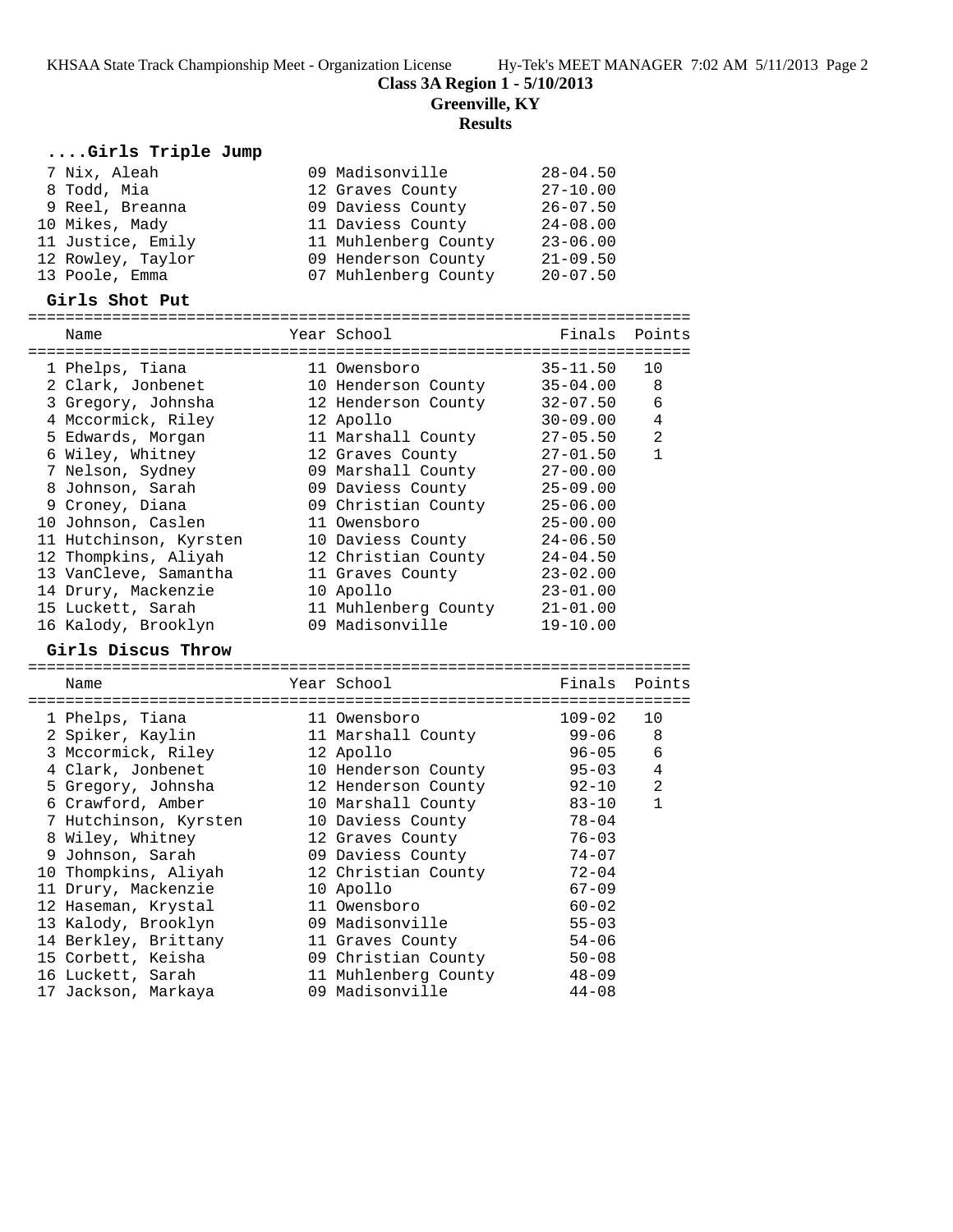**Class 3A Region 1 - 5/10/2013**

**Greenville, KY**

# **Results**

# **Boys High Jump**

| ===========================                   |  |                                                  |              |                |  |  |  |
|-----------------------------------------------|--|--------------------------------------------------|--------------|----------------|--|--|--|
| Name                                          |  | Year School                                      | Finals       | Points         |  |  |  |
| 1 Van Meter, Skyler                           |  |                                                  | $6 - 04.00$  | 10             |  |  |  |
| 2 Luster, Cameron                             |  | 10 Marshall County<br>10 Madisonville            | $6 - 00.00$  | 8              |  |  |  |
| 3 Reed, Doug                                  |  | 12 Marshall County                               | J6-00.00     | 6              |  |  |  |
| 4 Capps, Jon                                  |  | 12 Daviess County                                | $5 - 10.00$  | 4              |  |  |  |
| 5 Bouchard, Adam                              |  | 08 Daviess County                                | $J5-10.00$   | $\overline{a}$ |  |  |  |
| 6 Nicholas, Shaquan                           |  | 11 Christian County                              | 5-08.00      | $\mathbf{1}$   |  |  |  |
| 7 Leonard, Earl                               |  | 10 Madisonville                                  | $J5 - 08.00$ |                |  |  |  |
| 8 Miller, Josh                                |  | 12 Henderson County                              | $5 - 06.00$  |                |  |  |  |
| 9 Deason, Chase                               |  | 11 Muhlenberg County                             | $5 - 02.00$  |                |  |  |  |
| 10 Clark, Austin                              |  | 12 Owensboro                                     | $5 - 00.00$  |                |  |  |  |
| -- Butler, Isaiah                             |  | 08 Graves County                                 | NH           |                |  |  |  |
| -- Hancock, Jordan                            |  | 09 Muhlenberg County                             | NH           |                |  |  |  |
| Boys Pole Vault                               |  |                                                  |              |                |  |  |  |
| Name                                          |  | Year School                                      | Finals       | Points         |  |  |  |
|                                               |  |                                                  |              |                |  |  |  |
| 1 Cooper, Cain                                |  | 11 Henderson County                              | $14 - 07.00$ | 10             |  |  |  |
| 2 Gregory, Cody                               |  | 11 Marshall County                               | $12 - 00.00$ | 8              |  |  |  |
| 3 Allison, Brick                              |  | 11 Daviess County                                | $11 - 00.00$ | 6              |  |  |  |
| 4 Brumley, Hunter                             |  | 11 Daviess County                                | J11-00.00    | 4              |  |  |  |
| 5 Egbert, James                               |  | 12 Owensboro                                     | $10 - 00.00$ | 2              |  |  |  |
| 6 Vowell, Schuylar                            |  | 11 Graves County                                 | $8 - 00.00$  | $\mathbf{1}$   |  |  |  |
| 7 Gregory, Casey                              |  | 08 Marshall County                               | $J8 - 00.00$ |                |  |  |  |
| -- Stauffer, Jacob                            |  | 10 Henderson County                              | ΝH           |                |  |  |  |
| Boys Long Jump                                |  |                                                  |              |                |  |  |  |
|                                               |  |                                                  |              |                |  |  |  |
|                                               |  |                                                  |              |                |  |  |  |
| Name                                          |  | Year School                                      | Finals       | Points         |  |  |  |
|                                               |  |                                                  |              | 10             |  |  |  |
| 1 Main, Zack                                  |  | 12 Owensboro                                     | $20 - 08.00$ | 8              |  |  |  |
| 2 Nicholas, Shaquan                           |  | 11 Christian County J20-08.00<br>10 Madisonville | $19 - 09.00$ | 6              |  |  |  |
| 3 Couch, Isaac<br>4 Jones, Darren             |  |                                                  | 19-04.50     | 4              |  |  |  |
|                                               |  | 11 Daviess County                                | $19 - 03.00$ | $\overline{2}$ |  |  |  |
| 5 Bidwell, Taylor                             |  | 11 Muhlenberg County                             | $17 - 08.00$ | $\mathbf{1}$   |  |  |  |
| 6 Morris, Bryson<br>7 Givens, Tristen         |  | 09 Apollo<br>09 Madisonville                     | $17 - 00.00$ |                |  |  |  |
| 8 Miller, Josh                                |  | 12 Henderson County                              | $16 - 06.00$ |                |  |  |  |
| 9 Carter, Josh                                |  | 10 Graves County                                 | $16 - 04.50$ |                |  |  |  |
|                                               |  |                                                  | $16 - 04.00$ |                |  |  |  |
| 10 Cosner, Hardin<br>11 Mcgregor, Dequentheny |  | 12 Marshall County<br>10 Christian County        | $16 - 02.00$ |                |  |  |  |
| 12 Vowell, Schuylar                           |  | 11 Graves County                                 | $15 - 10.50$ |                |  |  |  |
| 13 Layson, Cody                               |  | 12 Owensboro                                     | $15 - 10.00$ |                |  |  |  |
| 14 Pierce, Aaron                              |  | 10 Muhlenberg County                             | $14 - 08.50$ |                |  |  |  |
| Boys Triple Jump                              |  |                                                  |              |                |  |  |  |
|                                               |  |                                                  |              |                |  |  |  |
| Name                                          |  | Year School                                      | Finals       | Points         |  |  |  |
| 1 Nicholas, Shaquan                           |  |                                                  | $43 - 07.50$ | 10             |  |  |  |
| 2 Couch, Isaac                                |  | 11 Christian County<br>10 Madisonville           | $41 - 01.00$ | 8              |  |  |  |
| 3 Bidwell, Taylor                             |  | 11 Muhlenberg County                             | $40 - 01.00$ | 6              |  |  |  |